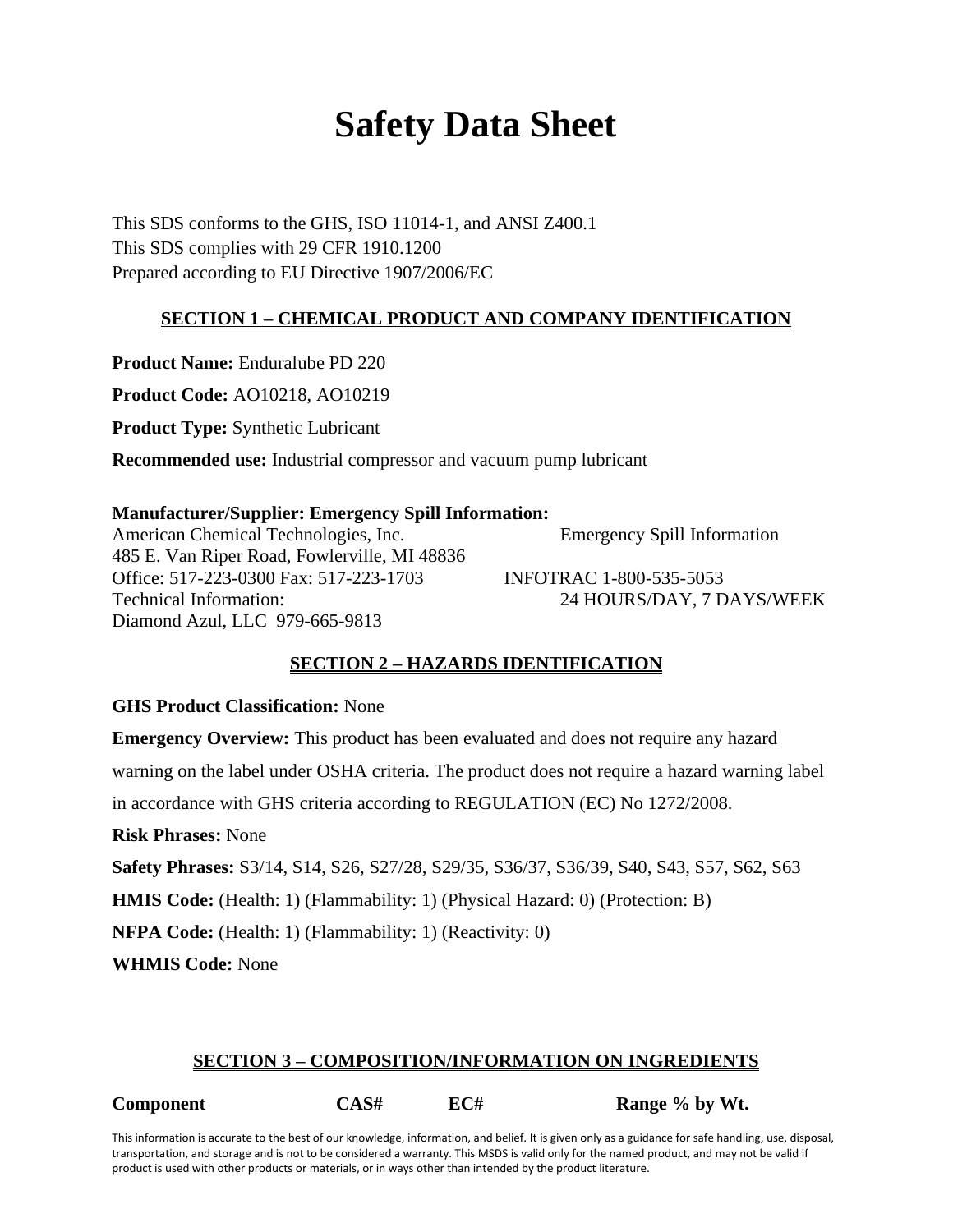| Synthetic hydrocarbon | Proprietary Not Known | $90 - 100 %$ |
|-----------------------|-----------------------|--------------|
| Additives             | Proprietary Not Known | $1-10\%$     |

# **SECTION 4 – FIRST AID MEASURES**

**Eye:** In case of contact with eyes, rinse immediately with plenty of water and seek medical advice.

**Skin:** After contact with skin, take off immediately all contaminated clothing, wash immediately with plenty of soap and water.

**Inhalation:** In case of accident by inhalation: remove casualty to fresh air and keep at rest.

**Ingestion:** If swallowed, do not induce vomiting: seek medical advice immediately.

**Symptoms/effects:** Mild irritation may occur with overexposure.

**Special treatment:** Treat symptomatically.

# **SECTION 5 – FIRE FIGHTING MEASURES**

**Suitable Extinguishing Media:** In case of fire use dry chemical, carbon dioxide, foam, steam, or water fog.

**Unsuitable Extinguishing Media:** Never use water.

**Specific Hazards:** Keep away from extreme heat and open flames.

**Hazardous Combustion Products:** Incomplete combustion results in oxides of carbon.

**Fire Fighting Equipment:** Fire fighters should wear an approved self-contained breathing apparatus.

# **SECTION 6 – ACCIDENTAL RELEASE MEASURES**

**Personal precautions:** Wear suitable protective clothing and gloves.

**Environmental precautions:** Use appropriate containment to avoid environmental contamination. Do not empty into drains; dispose of this material and its container in a safe way. **Methods and materials for cleanup:** To clean the floor and all objects contaminated by this material use an inert absorbent material.

# **SECTION 7 – HANDLING AND STORAGE**

**Handling:** No special requirements if handled with reasonable care.

**Storage:** Keep in a cool place away from open flames. Store inside away from extreme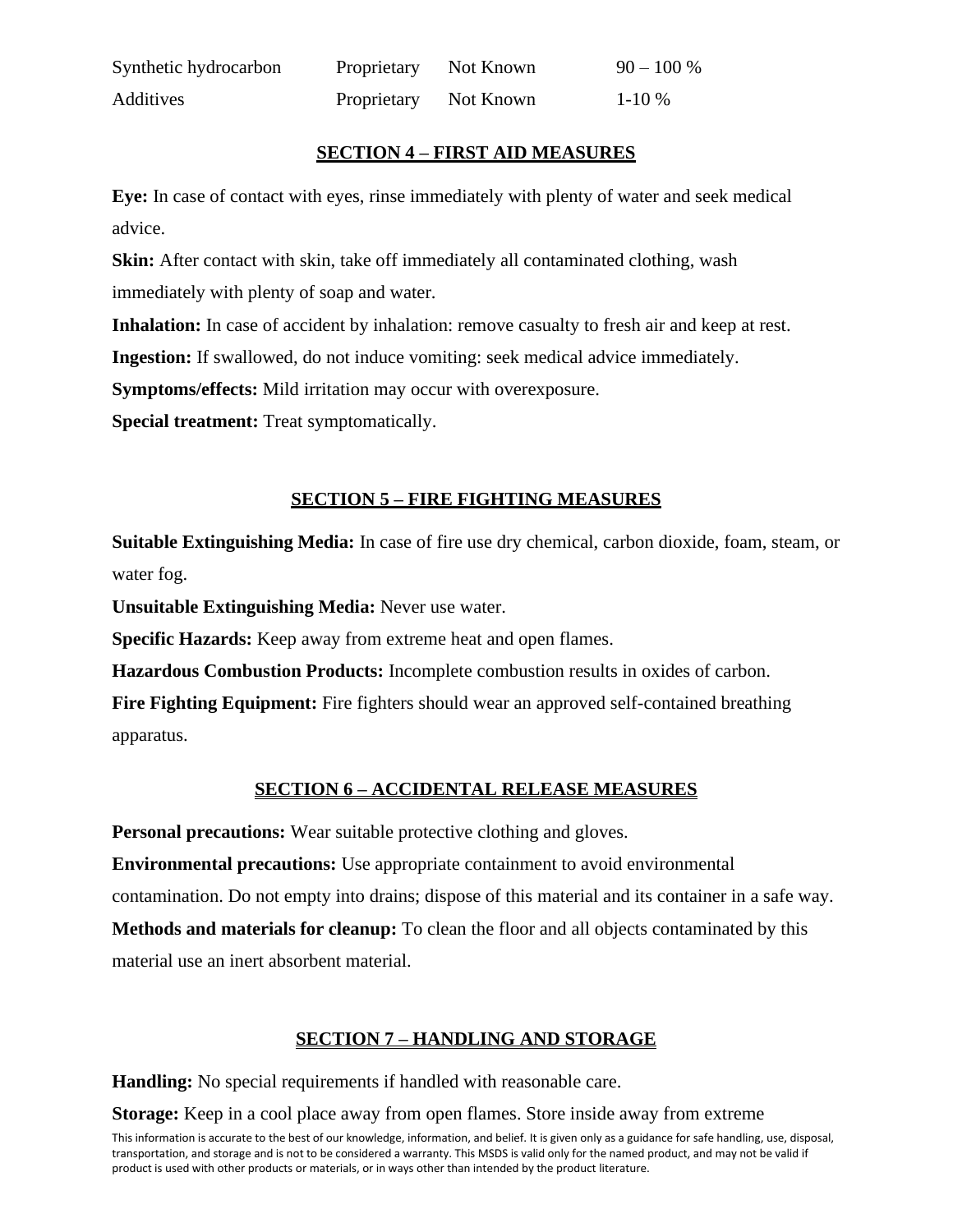# **SECTION 8 – EXPOSURE CONTROLS/PERSONAL PROTECTION**

#### **Exposure limits:** None established

**Engineering Controls:** In case of insufficient ventilation wear suitable respiratory equipment. **Protective Equipment:** Wear suitable protective clothing, gloves and eye/face protection.

## **SECTION 9 – CHEMICAL AND PHYSICAL PROPERTIES**

| Appearance                          |                                      | : Clear light amber liquid                   |  |  |
|-------------------------------------|--------------------------------------|----------------------------------------------|--|--|
| Odor                                | $:$ Mild                             |                                              |  |  |
| <b>Odor Threshold</b>               | : Not determined                     |                                              |  |  |
| pH                                  | $: 7.0 - 8.0$ Typical                | Method: ASTM D1293                           |  |  |
| Melting Point / Freezing Point      | : Not determined                     |                                              |  |  |
| <b>Initial Boiling Point</b>        | : Not applicable                     |                                              |  |  |
| <b>Flash Point</b>                  | : Not determined,                    | Method: ASTM D92                             |  |  |
| <b>Evaporation Rate</b>             | : Not determined, too low to measure |                                              |  |  |
| Flammability                        | : Not flammable                      |                                              |  |  |
| <b>Upper/Lower Explosive Limits</b> | : Not determined                     |                                              |  |  |
| <b>Vapor Pressure</b>               |                                      | : < 0.133 kPa (1 mm Hg) at 20 °C, ASTM D1475 |  |  |
| <b>Vapor Density</b>                | : Not determined                     |                                              |  |  |
| <b>Specific Gravity</b>             | : $0.88 \ @ \ 25^{\circ}\text{C}$    | Method: ASTM D1475                           |  |  |
| Solubility in Water                 | $:$ Nil                              |                                              |  |  |
| <b>Partition Coefficient</b>        | : Not determined                     | Method: ASTM E1147                           |  |  |
| <b>Autoignition Temperature</b>     | : Not determined                     | Method: ASTM E659                            |  |  |
| <b>Decomposition Temperature</b>    | : Not determined                     | Method: ASTM E2550                           |  |  |
| Viscosity                           | : 220 cSt @ 40 $^{\circ}$ C          | Method: ASTM D445                            |  |  |

# **SECTION 10 – STABILITY AND REACTIVITY**

**Chemical Stability:** Stable.

**Hazardous Reactions:** None.

**Conditions to Avoid:** Keep away from extreme heat.

**Materials to Avoid:** Keep away from chlorine, fluorine, and other strong oxidizers.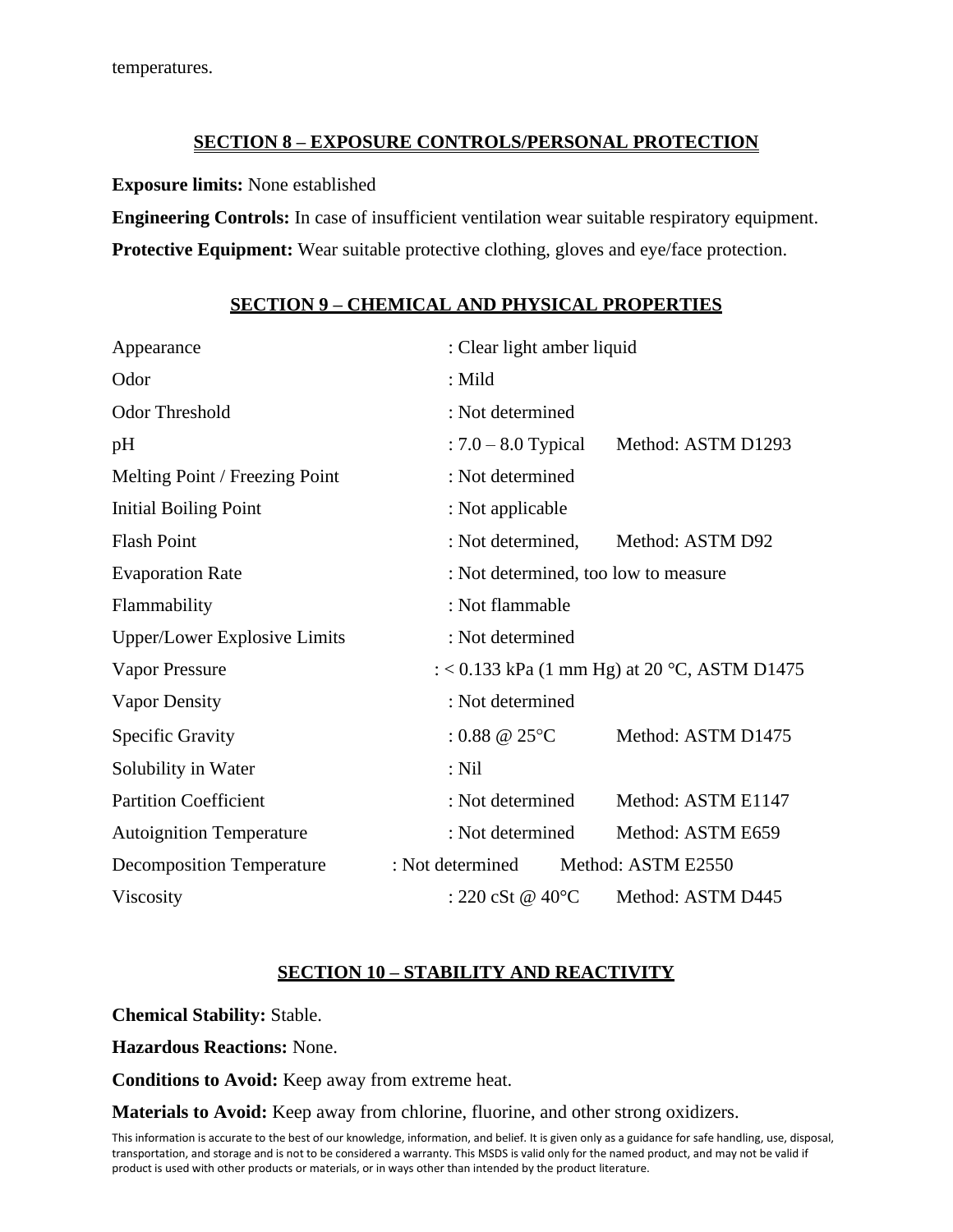# **SECTION 11 – TOXICOLOGICAL INFORMATION**

# **- ACUTE EXPOSURE --**

**Dermal** No data available to indicate product or components may be a dermal toxicity or sensitization hazard. **Inhalation** No data available to indicate product or components may be an inhalation toxicity or sensitization hazard. **Ingestion** No data available to indicate product or components may be an oral toxicity.

## **-- CHRONIC EXPOSURE –**

| Eye                   | Prolonged or repeated contact may cause eye irritation.            |
|-----------------------|--------------------------------------------------------------------|
| <b>Dermal</b>         | Prolonged or repeated contact may cause skin irritation.           |
| Carcinogenicity       | No data available to indicate any components present at greater    |
|                       | than 0.1% may present a carcinogenic hazard.                       |
| <b>Mutagenicity</b>   | No data available to indicate product or any components present at |
|                       | greater than 0.1% are mutagenic or genotoxic.                      |
| Reproductive          | No data available to indicate either product or components present |
|                       | at greater than 0.1% that may cause reproductive toxicity.         |
| <b>Teratogenicity</b> | No data available to indicate product or any components contained  |
|                       | at greater than 0.1% may cause birth defects.                      |

# **SECTION 12 – ECOLOGICAL INFORMATION**

**-- ENVIRONMENTAL TOXICITY --**

**Ecotoxicity:** Not determined.

# **-- ENVIRONMENTAL FATE --**

**Persistence and Degradability:** Not determined

**Bioaccumulative Potential:** Not determined.

**Mobility in Soil:** Not determined.

**Other Adverse Effects:** None identified.

**Water Hazard Class:** WGK = 1 – Low Hazard to waters

# **SECTION 13 – DISPOSAL INFORMATION**

Do not empty into drains; dispose of this material and its container as non-hazardous waste.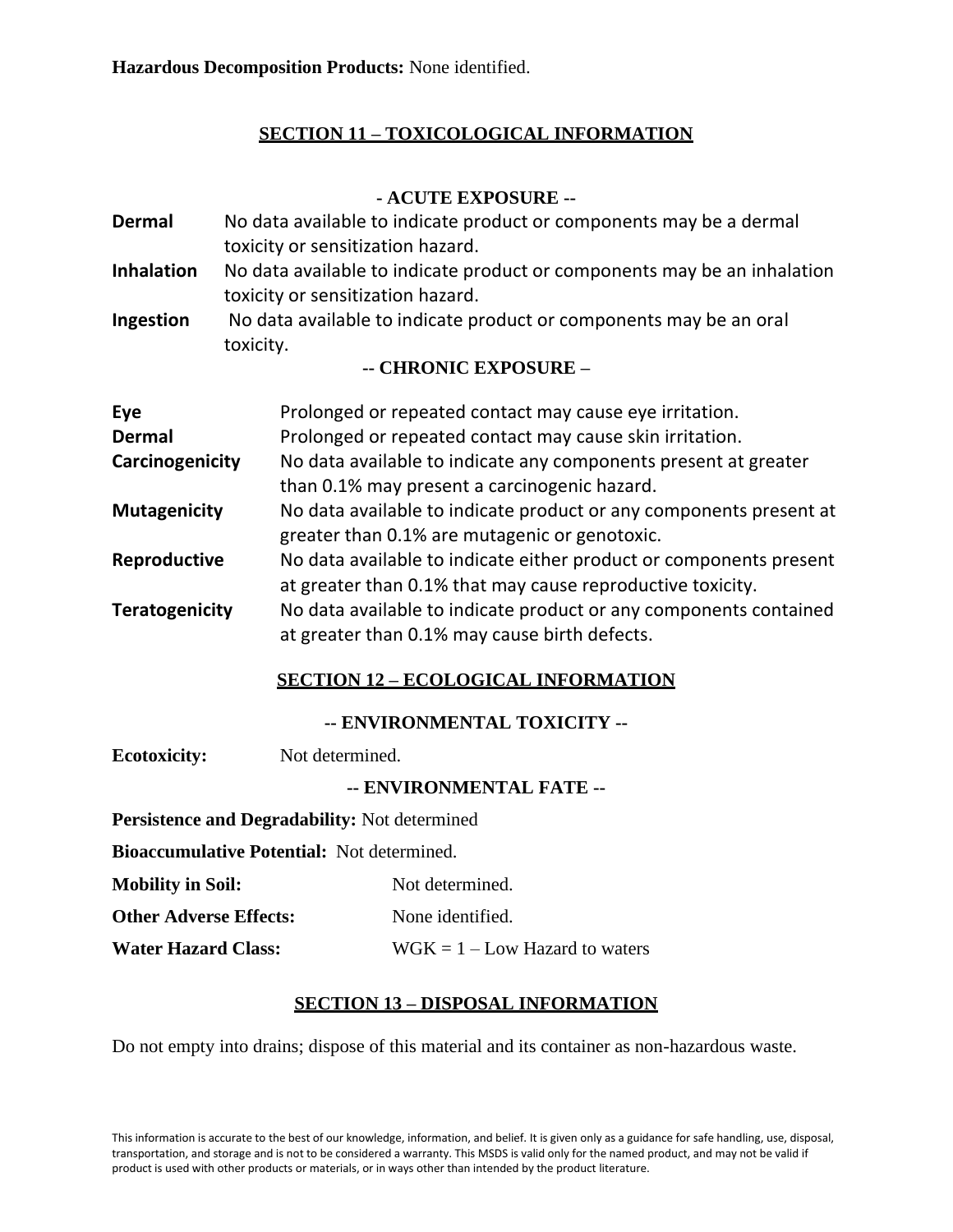This material, if discarded, is not a hazardous waste under RCRA Regulation 40 CFR 261. This material, if discarded, should be considered a European non-hazardous waste in accordance with Directive 91/689/EC.

European Waste Catalog Code (EWC-code): 13 01 10

# **SECTION 14 – TRANSPORTATION INFORMATION**

**UN Number** Not regulated. **UN Proper Shipping Name:** Not regulated. **Transport Hazard Class** Not regulated. **Package Group**  Not regulated. **Marine Pollutant** No **Special Precautions** None

## **SECTION 15 – REGULATORY INFORMATION**

### **-- Global Chemical Inventories --**

**USA** All components of this material are on the US TSCA Inventory or are exempt. **EEC** All components are in compliance with the EC 7th Amendment Directive 92/32/EEC. **Canada** All components of this material are DSL listed or are exempt.

#### **-- Other U.S. Federal Regulations --**

**EPA 550-B-01-003** This product does not contain greater than 1.0% of any chemical substances (0.1% for carcinogens) listed on the Consolidated List of Chemicals Subject to the Emergency Planning and Community Right-To-Know Act (EPCRA) and Clean Air Act Section 112(r): EPCRA Section 302 Extremely Hazardous Substances, CERCLA Hazardous Substances, EPCRA Section 313 Toxic Chemicals, CAA 112(r) Regulated Chemicals For Accidental Release Prevention.

#### **SARA 311 Classifications**

| Fire Hazard                          | Nο       |
|--------------------------------------|----------|
| Sudden Release of Pressure Hazard No |          |
| Reactive Hazard                      | Nο       |
| Immediate (Acute) Hazard             | $\rm No$ |
| Delayed (Chronic) Hazard             | Nο       |

#### **-- State Regulations –**

**Cal. Prop. 65** This product does not intentionally contain any chemicals known by the State of California to cause cancer and/or birth defects. Moreover, American Chemical Technologies does not routinely analyze its products for impurities which may be such chemicals.

## **-- Other / International –**

#### **Harmonized Tariff Schedule Number** 2710.19.3080